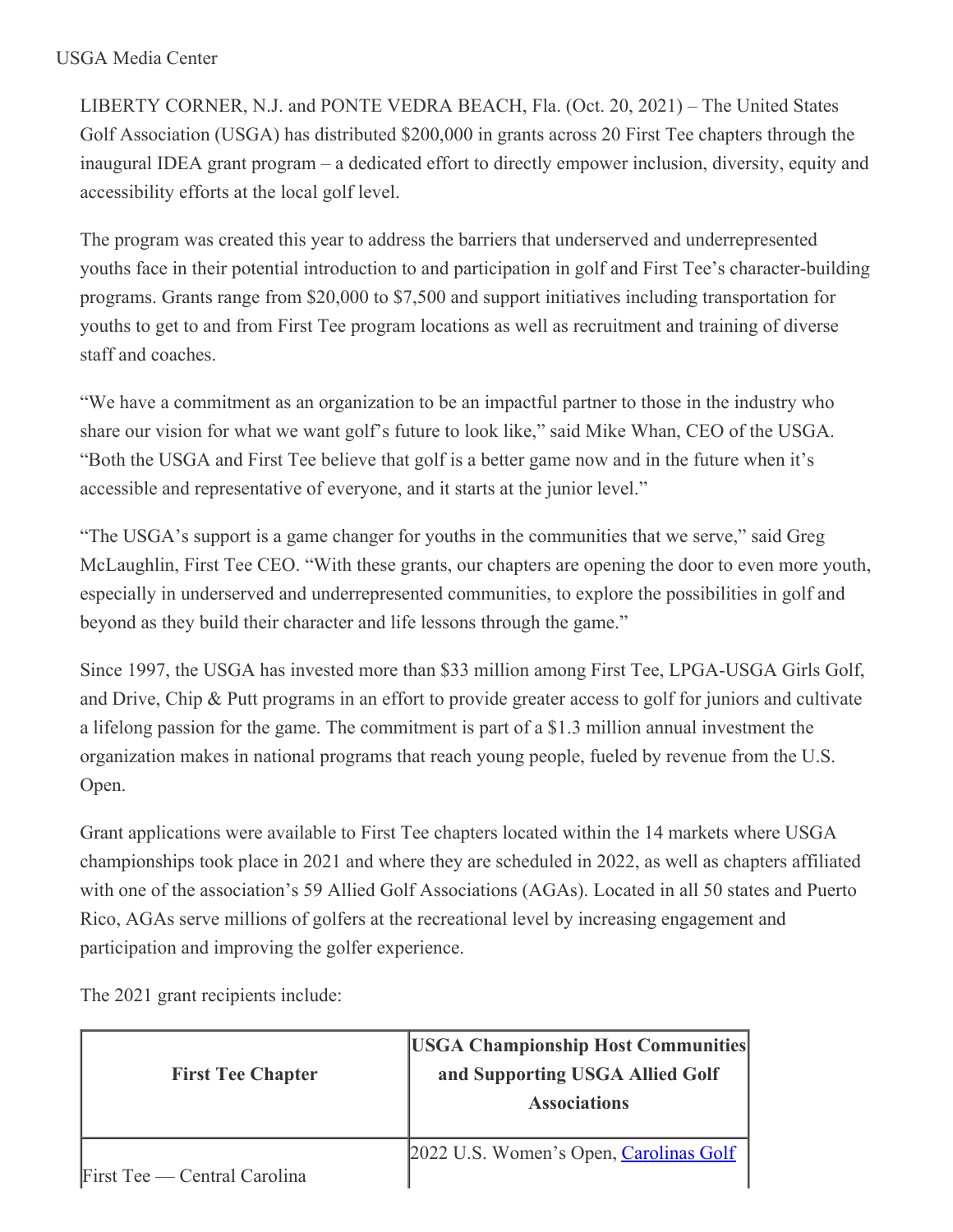|                                                          | Association                                                                   |
|----------------------------------------------------------|-------------------------------------------------------------------------------|
| First Tee — Coachella Valley                             | <b>Southern California Golf Association</b>                                   |
| First Tee — Connecticut                                  | 2021 U.S. Senior Women's Open,<br><b>Connecticut State Golf Association</b>   |
| First Tee — Greater Baltimore                            | 2021 U.S. Girls' Junior, Maryland State<br><b>Golf Association</b>            |
| First Tee — Greater Charleston                           | <b>Carolinas Golf Association</b>                                             |
| First Tee — Greater Cincinnati $\&$<br>Northern Kentucky | <b>Greater Cincinnati Golf Association</b>                                    |
| First Tee — Greater Pasadena                             | <b>Southern California Golf Association</b>                                   |
| First Tee — Greater Philadelphia                         | <b>Golf Association of Philadelphia</b>                                       |
| First Tee — Greater Washington, DC                       | 2021 U.S. Girls' Junior, Maryland State<br><b>Golf Association</b>            |
| First Tee - Hawaii                                       | <b>Hawaii State Golf Association</b>                                          |
| First Tee — Louisville                                   | <b>Kentucky Golf Association</b>                                              |
| First Tee — Metropolitan New York                        | 2021 U.S. Women's Amateur, 2022 U.S.<br>Amateur Metropolitan Golf Association |
| First Tee — Omaha                                        | 2021 U.S. Senior Open, Nebraska Golf<br><b>Association</b>                    |
| First Tee - Pittsburgh                                   | 2021 U.S. Amateur, Western Pennsylvania<br><b>Golf Association</b>            |
| First Tee — San Diego                                    | 2021 U.S. Open                                                                |
| First Tee — Sandhills                                    | 2022 U.S. Women's Open, Carolinas Golf<br><b>Association</b>                  |
| First Tee — Silicon Valley                               | 2021 U.S. Women's Open, Northern<br><b>California Golf Association</b>        |